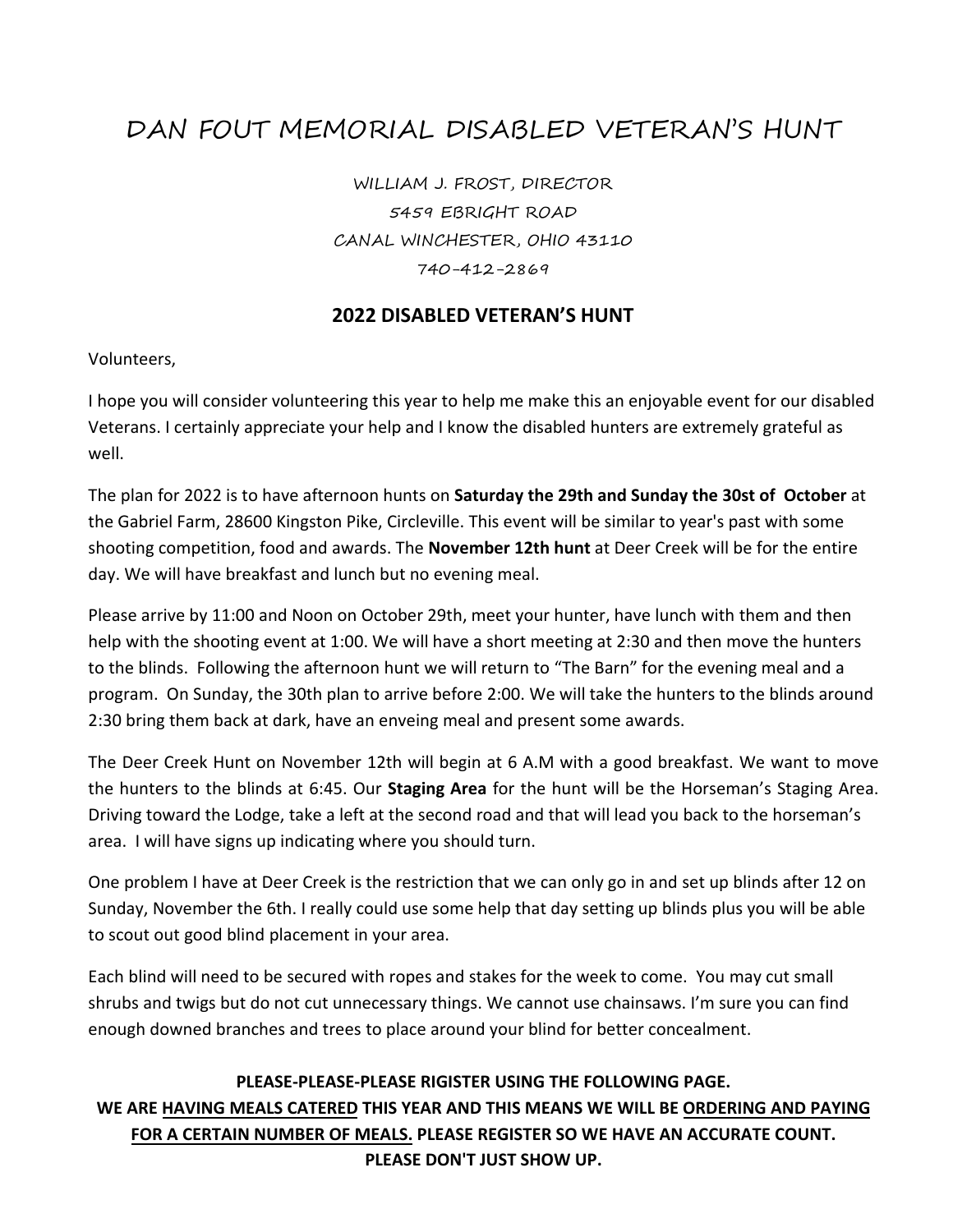# **VOLUNTEER REGISTRATION**

| CHECK ANY OF THE FOLLOWING THINGS YOU HAVE THAT WE COULD USE IF NECESSARY:                                                                                                                                                                                                                                                                                                                                       |                                                                                        |  |
|------------------------------------------------------------------------------------------------------------------------------------------------------------------------------------------------------------------------------------------------------------------------------------------------------------------------------------------------------------------------------------------------------------------|----------------------------------------------------------------------------------------|--|
| _______CROSSBOW ________SMALL TRAILER ________4 WHEELER ________GATOR ________GOLF CART                                                                                                                                                                                                                                                                                                                          |                                                                                        |  |
| HOW MANY CAN YOU HAUL ON YOUR MACHINE? YOU, PLUS HOW MANY?                                                                                                                                                                                                                                                                                                                                                       |                                                                                        |  |
| CHECK WHICH DATES YOU ARE ABLE TO HELP: _______OCT. 29 ______OCT. 30 ______NOV. 12                                                                                                                                                                                                                                                                                                                               |                                                                                        |  |
|                                                                                                                                                                                                                                                                                                                                                                                                                  |                                                                                        |  |
|                                                                                                                                                                                                                                                                                                                                                                                                                  | LIABILITY AND PHOTO/NEWS RELEASE                                                       |  |
| I UNDERSTAND THIS VETERAN'S HUNT INVOLVES SOME RISK AND I WILL ASSUME ALL RESPONSIBILITY FOR MY<br>ACTIONS AND INJURIES I MAY RECEIVE. I WAIVE AND RELEASE ALL OTHER PARTICIPANTS, THE DIRECTOR, THE<br>GABRIELS, THE MULLINS, THE DUMMS AND DEER CREEK STATE PARK OFFICIALS. IN ADDITION, I GRANT THE<br>RELEASE OF MY NAME, VOICE OR PHOTOGRAPHS TO ANY NEWSPAPER, PUBLICATIONS OR AUDIO/VIDEO<br>PRODUCTIONS. |                                                                                        |  |
|                                                                                                                                                                                                                                                                                                                                                                                                                  |                                                                                        |  |
| PARENT'S SIGNATURE FOR VOLUNTEERS UNDER 18                                                                                                                                                                                                                                                                                                                                                                       |                                                                                        |  |
| ARE YOU VOLUNTEERING FOR COMMUNITY SERVICE HOURS?_______IF YES, WHAT SCHOOL? _______________________                                                                                                                                                                                                                                                                                                             |                                                                                        |  |
| PLEASE REMEMBER THE MEALS WILL BE CATERED AND I NEED TO HAVE AN ACCURATE COUNT.                                                                                                                                                                                                                                                                                                                                  |                                                                                        |  |
|                                                                                                                                                                                                                                                                                                                                                                                                                  | PLEASE DON'T JUST SHOW UP.                                                             |  |
|                                                                                                                                                                                                                                                                                                                                                                                                                  | SEND TO ME ON OR BEFORE 10/20 OR REGISTER ONLINE AT https://danfoutmemorialdavhunt.com |  |
| <b>WILLIAM FROST</b><br><b>EAEQ ERDICHT DOAD</b>                                                                                                                                                                                                                                                                                                                                                                 |                                                                                        |  |

5459 EBRIGHT ROAD CANAL WINCHESTER, OHIO 43110 740-412-2869 | WFROST81@GMAIL.COM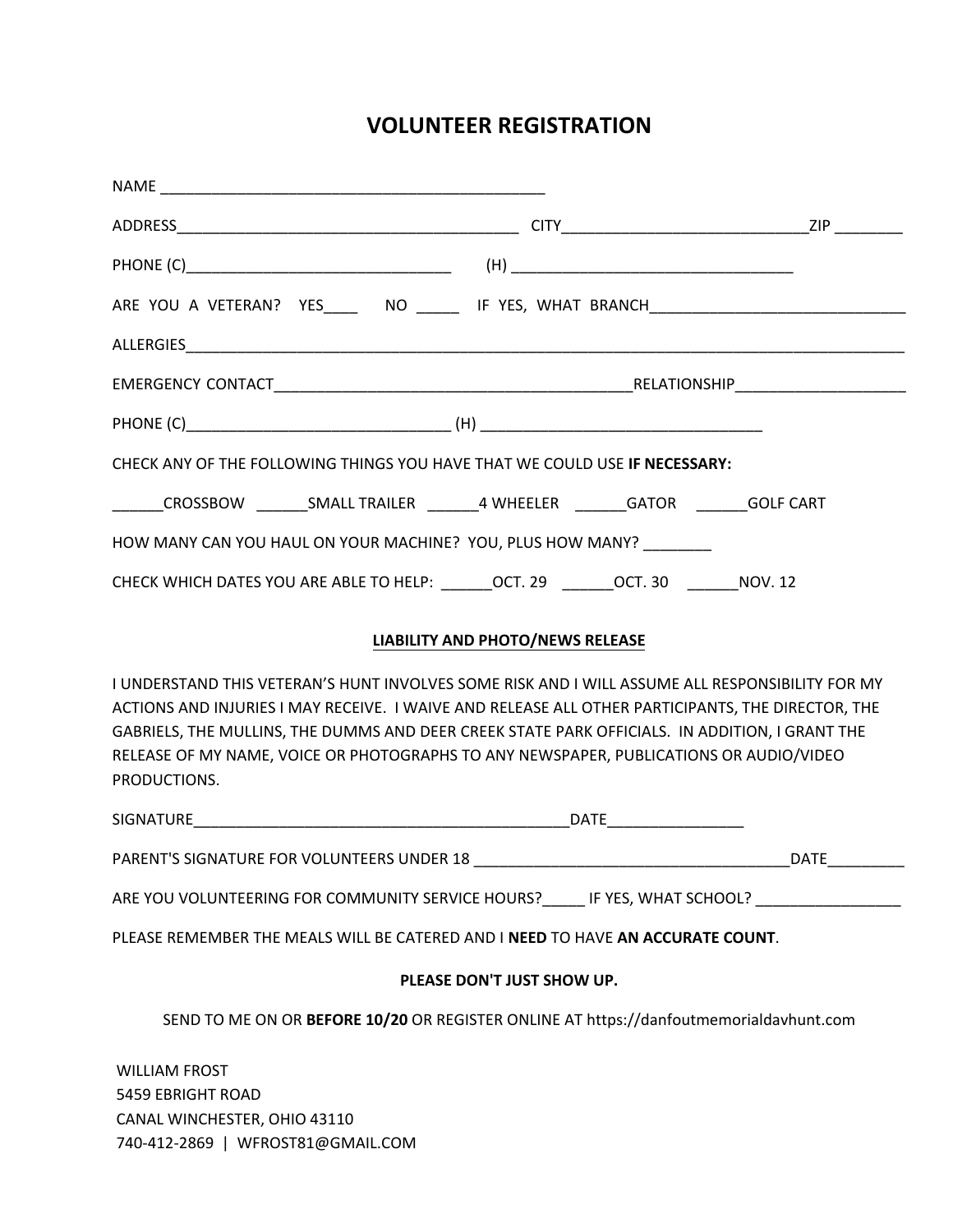#### **REMINDERS AND CONSIDERATIONS**

- 1. MEET AND GREET YOUR HUNTER, HAVE LUNCH WITH HIM OR HER, GET TO KNOW THEM.
- 2. **STAY WITH YOUR HUNTER;** DO NOT LEAVE HIM/HER OUT IN THE BLIND FOR ANY REASON.
- 3. **ANY PROBLEMS, CALL MY CELL # 740-412-2869**
- 4. A DEER IS SHOT, CALL ME. I'LL SEND OUT RETRIEVERS, **THEY WILL TRACK** THE DEER, NOT YOU.
- 5. ONCE THE DEER IS FOUND, THE RETRIEVERS MUST COME BACK TO THE HUNTER WHO WILL FILL OUT HIS TAG. THE RETRIEVER WILL THEN GO TAG THE DEER. RETRIEVERS **CANNOT** MOVE OR FIELD DRESS THE DEER UNTIL IT IS TAGGED.
- 6. LISTEN TO THE WEATHER REPORT AND CONSIDER BRINGING SOME BLANKETS OR SLEEPING BAGS FOR YOUR HUNTER IF THE WEATHER IS GOING TO BE BAD. MOST OF THEM ARE ILL EQUIPPED FOR HUNTING IN COLD OR COOLER WEATHER. ALSO, **BE ALERT** FOR EXPOSED AREAS OF THE BODY, PARALYZED INDIVIDUALS CANNOT FEEL THE COLD AND **FROSTBITE CAN OCCUR WITHOUT THEM EVEN KNOWING IT.** I HAVE PURCHASED SEVERAL SMALL HEATERS TO USE IF IT'S COLD THAT DAY.
- 7. HAVE A **SMALL COOLER** TO TAKE DRINKS OR SNACKS TO THE FIELD. THINK ABOUT WARM DRINKS TOO.
- 8. CARRY A **FLASHLIGHT**, WE WILL BE TAKING THE HUNTERS OUT AROUND 6:45 AM AT DEER CREEK AND BRINGING THEM OUT AROUND DARK AT THE GABRIEL'S AND DEER CREEK.
- 9. THINK ABOUT **SEATING** FOR YOU AND YOUR HUNTER. NOT ALL OF THEM WILL BE IN A WHEELCHAIR. I HAVE TOLD THE HUNTERS TO BRING COMFORTABLE SEATING.
- 10. REMEMBER THIS IS FOR THE DISABLED VETERAN, SO DO EVERYTHING TO MAKE THIS A SPECIAL DAY.
- 11. **PLEASE REMEMBER TO CHECK IN WITH ME WHEN YOU SHOW UP, WHEN YOU COME BACK IN WITH YOUR HUNTER AND BEFORE YOU LEAVE.** I FIND IT A LITTLE HECTIC TRYING TO ACCOUNT FOR EVERYONE, **SO PLEASE MAKE SURE I KNOW WHERE YOU ARE.**
- 12. **IF ANYTHING PROHIBITS YOU FROM SHOWING UP, PLEASE, PLEASE, PLEASE CONTACT ME ASAP @740-412-2869. THE SOONER YOU CONTACT ME THE EASIER IT IS FOR ME TO MAKE CHANGES.**
- 13.**DO NOT GET OUT OR ALLOW YOUR HUNTER TO GET OUT OF THE BLIND AND WANDER AROUND IN THE WOODS. WE HAD A VERY DANGEROUS SITUATION OCCUR IN 2019 AND IN 2021. IF SOMEONE GETS SHOT OR SHOT AT, I WILL CANCEL "THE HUNT."**

I'M ALWAYS OPEN TO SUGGESTIONS TO IMPOROVE "THE HUNT." SO LET ME KNOW IF YOU HAVE ONE.

THANKS FOR YOUR HELP.